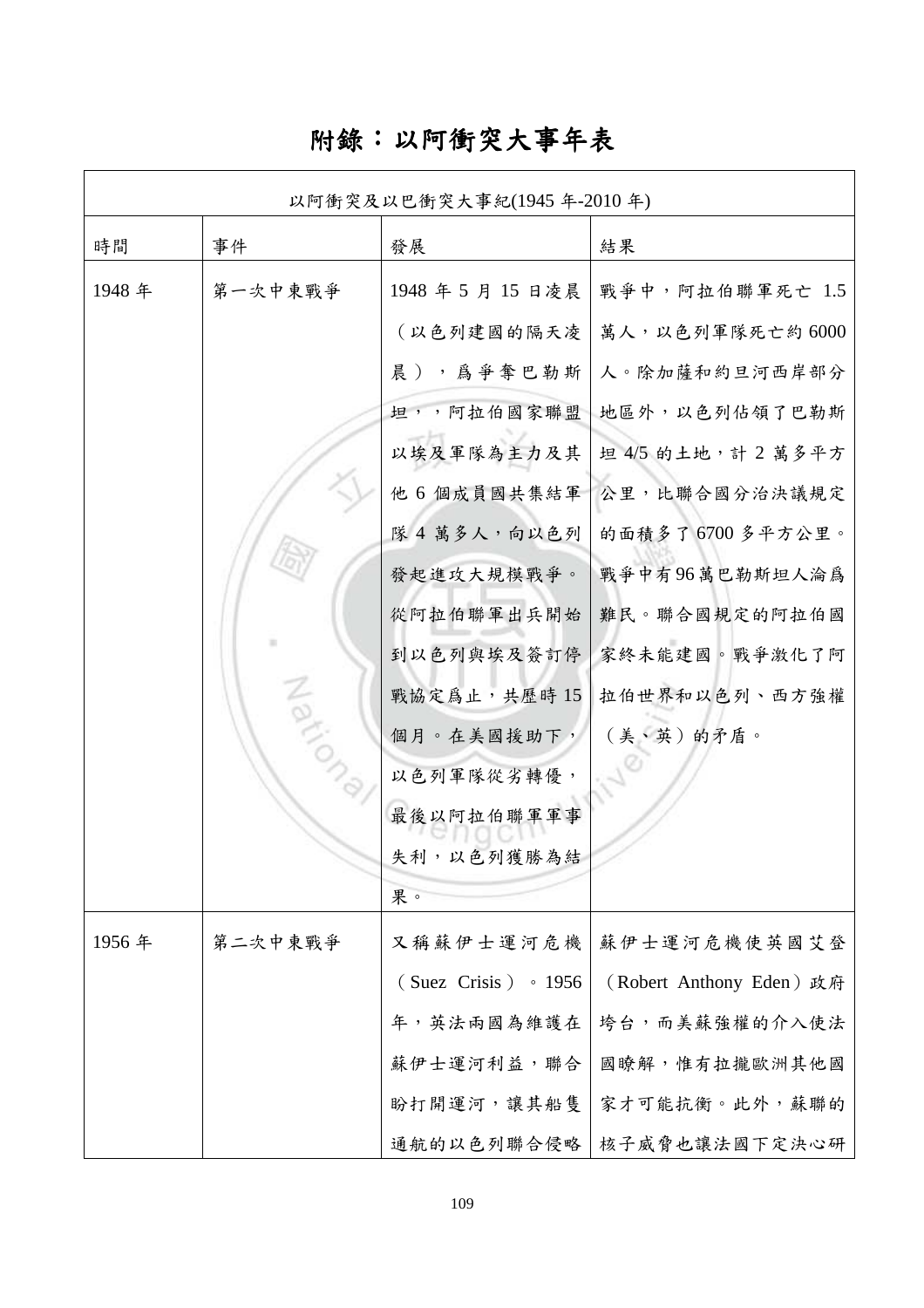|       |         | 埃及,引發戰火。                   | 發核武。                      |
|-------|---------|----------------------------|---------------------------|
|       |         | 英法以三國的行動遭到                 | 對當時的埃及總統納瑟(Gamal          |
|       |         | 國際社會的普遍指責。                 | Abdel Nasser Hussein) 來說, |
|       |         | 作為三國盟友的美國亦                 | 雖然在軍事上徹底失敗, 但在            |
|       |         | 不滿這次軍事行動,除                 | 國際政治上獲得勝利。埃及成             |
|       |         | 停止對英國的經濟援助                 | 為阿拉伯世界對抗以色列的重             |
|       |         | 外,更利用經濟手段懲                 | 心,並為泛阿拉伯民族主義              |
|       |         | 罰英國。                       | (Pan Arabism) 的根據地。       |
|       |         | 另美國也於聯合國緊急                 |                           |
|       |         | 會議中要求英法立即撤                 |                           |
|       |         | 軍,並使大會正式通過                 |                           |
|       |         | 決議要求停止戰爭並從                 |                           |
|       |         | 埃及撤除所有外國軍                  |                           |
|       |         | 隊。另一方面,蘇聯亦                 |                           |
|       |         | 介入本次戰事,並警告                 |                           |
|       | Nation  | 英法兩國,必要時蘇聯                 |                           |
|       |         | 將動用核武器。美蘇兩                 |                           |
|       |         | $D \cap C$<br>國的介入使英法以於同   |                           |
|       |         | 年11月接受停火決議及                |                           |
|       |         | 同意撤出西奈半島。                  |                           |
| 1967年 | 第三次中東戰爭 | 又稱「6日戰爭」                   | 戰後以色列佔領了加薩地帶和             |
|       |         | $(Six$ -Day War $)$ , 1967 | 埃及的西奈半島、約旦河西              |
|       |         | 年6月5日,以色列軍                 | 岸、耶路撒冷舊城和敘利亞控             |
|       |         | 隊先發制人,向毗鄰的                 | 制下的戈蘭高地,數10萬阿拉            |
|       |         | 埃及、敘利亞及約旦等                 | 伯平民淪為難民, 成為中東局            |
|       |         | 阿拉伯國家發動奇襲,                 | 勢不穩定之根源。                  |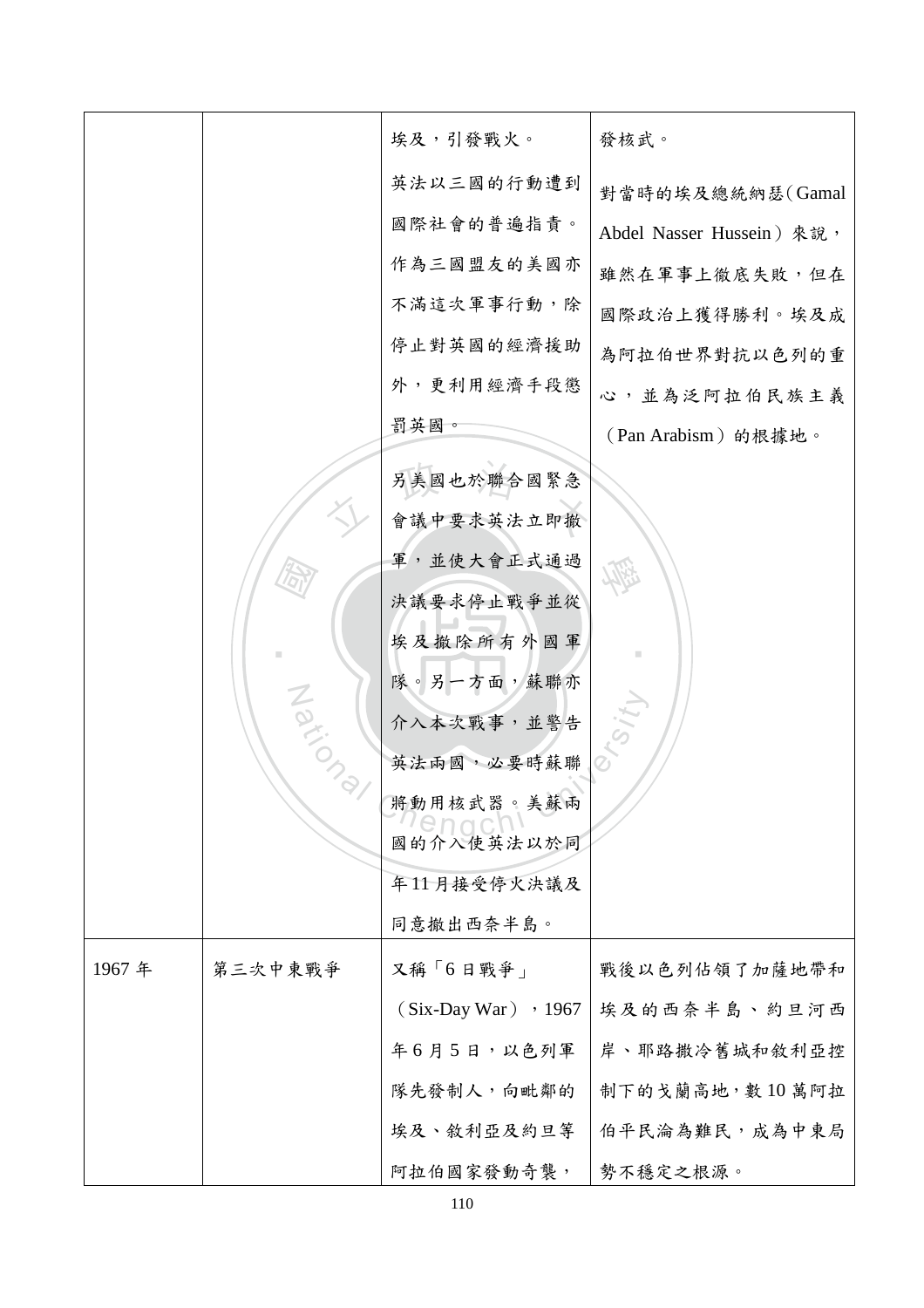|        |         | 引起戰火。戰事僅進行<br>了6天,埃及、約旦和<br>敘利亞聯軍即被以色列<br>徹底擊敗。                      | 1967年11月22日,聯合國安<br>理會通過 242 號決議,要求以<br>色列撤出 6 日戰爭後佔領的它<br>國領土,也要求阿拉伯國家承<br>認以色列的獨立與安全。這個 |
|--------|---------|----------------------------------------------------------------------|-------------------------------------------------------------------------------------------|
|        |         |                                                                      | 決議本可解決以阿衝突,惟在<br>西岸和加薩走廊的巴基斯坦反<br>以組織使以色列藉口不撤出西<br>岸佔領地,形成僵局。                             |
| 1973 年 | 第四次中東戰爭 | 又稱「贖罪日戰爭」<br>(Yom Kippur War)。 埃                                     | 對於阿拉伯國家而言(尤其是<br>埃及),「6日戰爭」以來的挫                                                           |
|        | Nario   | 及與敘利亞盼藉由戰事<br>奪回於「6日戰爭」中被<br>以色列佔領的西奈半島<br>和戈蘭高地。                    | 敗感得以克服,並讓他們能平<br>等的與以色列進行談判。然<br>而, 戰爭中埃及只在西奈戰線<br>佔領一小部分土地,以色列卻                          |
|        |         | 1973年10月,埃敘聯軍<br>襲擊以色列並於戰爭初<br>期佔上風,約旦及伊拉<br>克軍隊加入後,形成阿              | 在戈蘭高地以及運河西岸獲得<br>更多的土地,這樣的戰爭結果<br>使阿拉伯國家了解到他們無法<br>在軍事上擊敗以色列,轉而以                          |
|        |         | 拉伯聯軍,並獲得蘇聯<br>支援。惟以色列在危急<br>下,請求美國協助,戰<br>況因而逆轉。同年10月<br>22日,美蘇談判結束, | 和談方式向以色列周旋。<br>此外為報復美國支援以色列,<br>阿拉伯石油輸出國組織<br>(OAPEC)、石油輸出國組織<br>(OPEC)中的阿拉伯成員國,          |
|        |         | 在聯合國停火令及美國                                                           | 在沙烏地阿拉伯領導下,於                                                                              |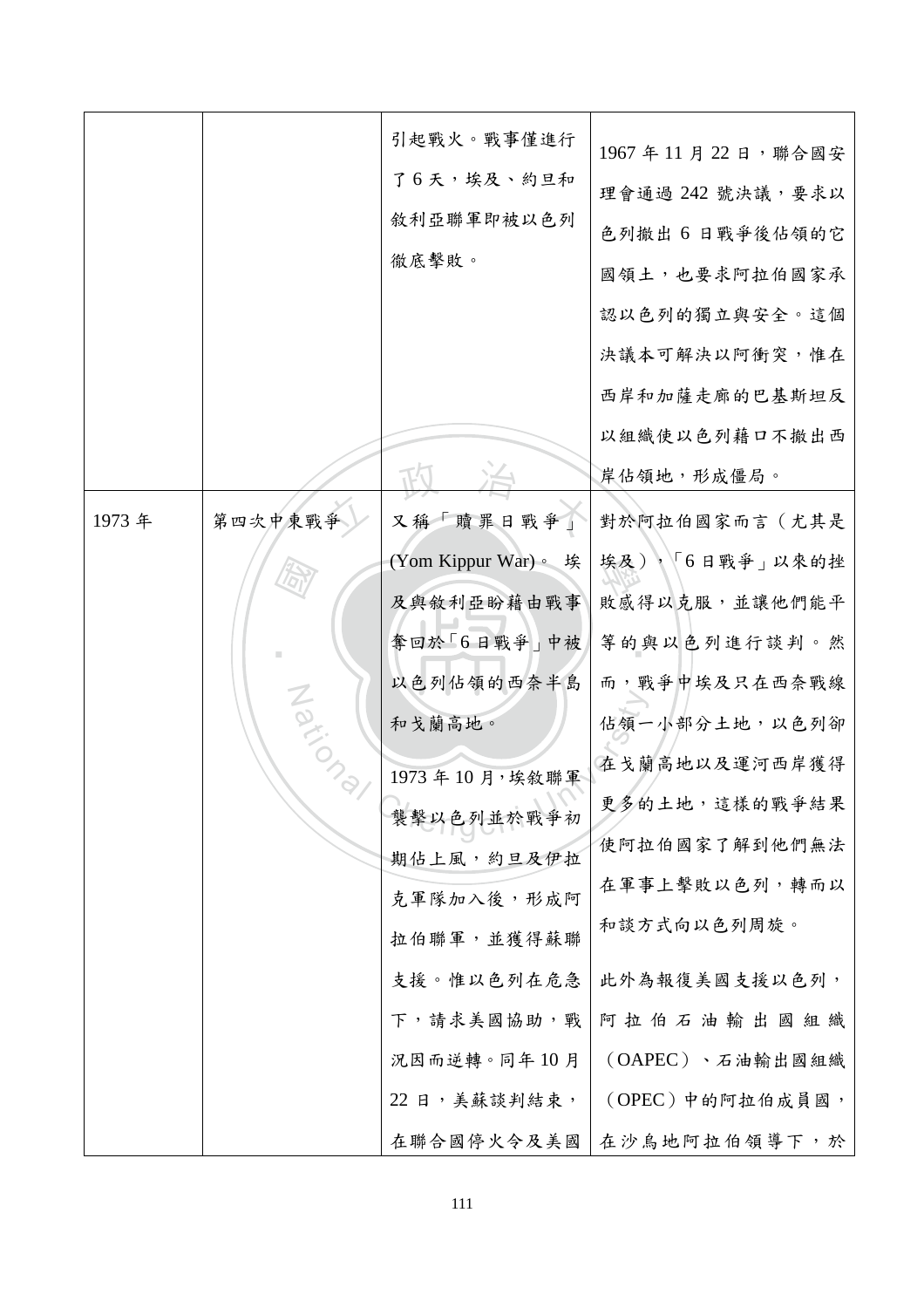|       |                           | 國務卿季辛吉(Henry A.    | 1973年10月17日決定減產油     |
|-------|---------------------------|--------------------|----------------------|
|       |                           | Kissinger)之「穿梭外    | 量5%,並威脅對美國實施石油       |
|       |                           | 交   斡旋下, 兩造同意      | 禁運。                  |
|       |                           | 停止爭戰。              |                      |
| 1978年 | 大衛營協定                     | 原盼藉由「贖罪日戰爭」        | 《大衛營協定約》促使以埃關        |
|       |                           | 奪回西奈半島的埃及總         | 係正常化,埃及成為首個承認        |
|       |                           | 統沙達特 (Anwar El     | 以色列的阿拉伯國家,並於         |
|       |                           | Sadat,),對戰後和平的     | 1979年與以色列簽署和平條       |
|       |                           | 進展緩慢有感挫敗;為         | <b>約。以色列則從西奈半島撤出</b> |
|       |                           | 改變現況, 1977年11      | 所有軍隊和殖民者,以為回報。       |
|       |                           | 月,沙達特赴訪以色          | 惟許多阿拉伯國家對此非常不        |
|       | $\widehat{\mathcal{D}}_l$ | 列, 成為了第一個訪問        | 滿,阿拉伯國家聯盟更將埃及        |
|       |                           | 以色列的阿拉伯國家領         | 會籍中止10年(1979-89年)。   |
|       |                           | 導人,這同時也使埃及         | 自此,埃及失去了在阿拉伯國        |
|       | Navic                     | 成為第一個承認以色列         | 家中領導者之地位。            |
|       |                           | 的阿拉伯國家。            |                      |
|       |                           | 沙達特的訪問加速了和         |                      |
|       |                           | 平運動的進展, 美國總        |                      |
|       |                           | 統卡特 (Jimmy Carter) |                      |
|       |                           | 邀請薩達特和當時的以         |                      |
|       |                           | 色列總理貝吉             |                      |
|       |                           | (Menachem Begin) 前 |                      |
|       |                           | 往大衛營(Camp David)   |                      |
|       |                           | 與會,會議從 1978年9      |                      |
|       |                           | 月5日持續至17日,最        |                      |
|       |                           | 後達成協議,以國與埃         |                      |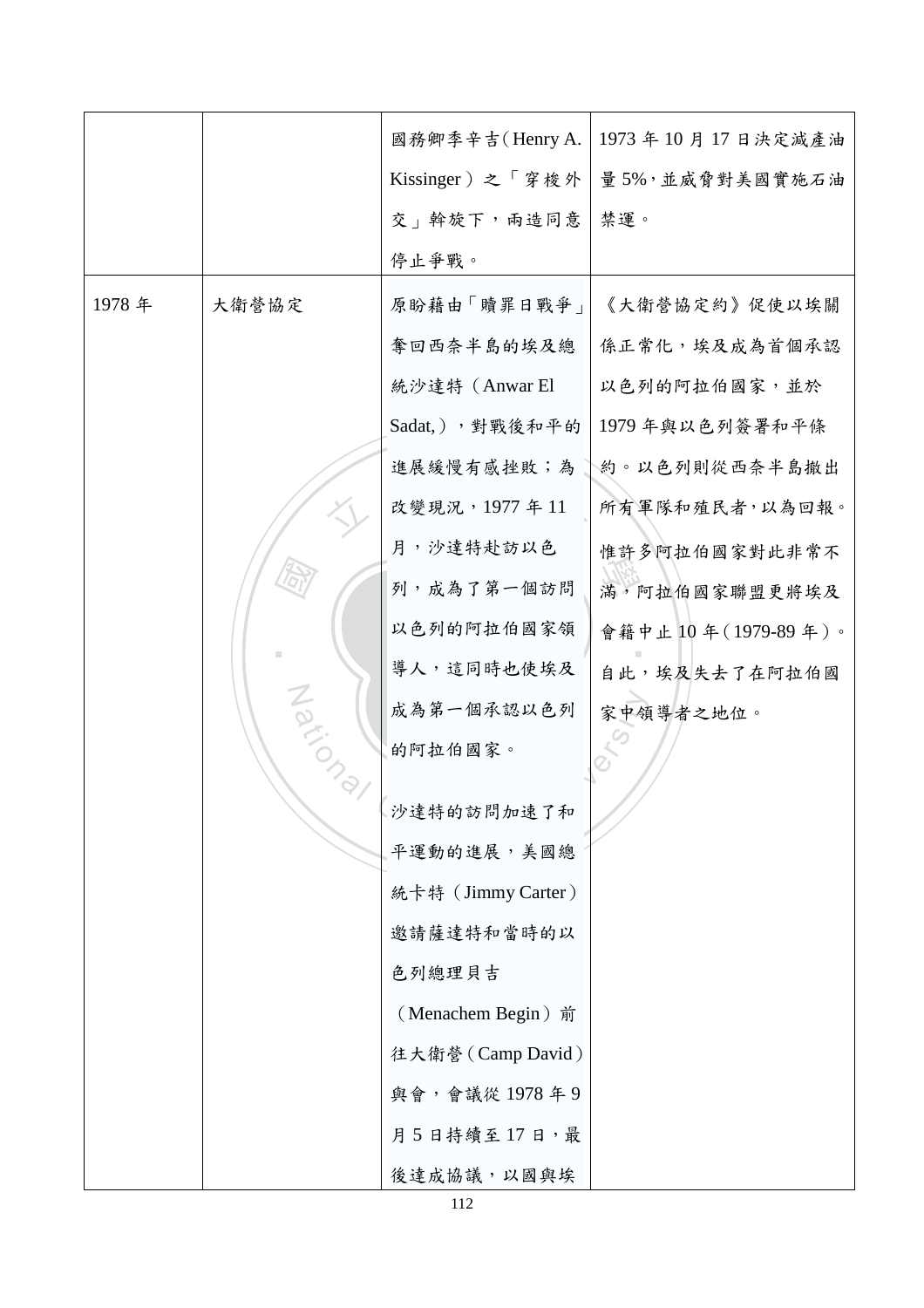|       |         | 及於會後不久即簽署了             |                 |
|-------|---------|------------------------|-----------------|
|       |         | 包含《實現中東和平綱             |                 |
|       |         | (A Framework for<br>領》 |                 |
|       |         | Peace in the Middle    |                 |
|       |         | East)及《以色列-埃及          |                 |
|       |         | 和平綱領》(A                |                 |
|       |         | Framework for the      |                 |
|       |         | Conclusion of a Peace  |                 |
|       |         | Treaty between Egypt   |                 |
|       |         | and Israel) 的《大衛營      |                 |
|       |         | 協定》 (Camp David        |                 |
|       |         | $\text{According to }$ |                 |
| 1987年 | 第五次中東戰爭 | 又稱「以黎戰爭」。1970          | 以色列雖然在短期上取得軍事   |
|       |         | 年,巴勒斯坦解放組織             | 勝利,卻加劇黎巴嫩內部不穩   |
|       |         | (PLO) 總部和所領導           | 定。黎國內部什葉派回教徒在   |
|       | Nation  | 的游擊隊主力由約旦進             | 伊朗支持下,不時對以國駐軍   |
|       |         | 駐黎巴嫩,並介入黎國             | 發動恐怖攻擊,直到以色列軍   |
|       |         | 內戰,支持武裝伊斯蘭             | 隊於2000年5月撤出黎國轉為 |
|       |         | 勢力,抗衡以色列支持             | 平息。             |
|       |         | 之馬龍禮尼教派勢力              |                 |
|       |         | (Maronite Catholic) •  |                 |
|       |         | 巴解組織控制了黎巴嫩             |                 |
|       |         | 南部和首都貝魯特地              |                 |
|       |         | 區,並向以色列北部地             |                 |
|       |         | 區進行攻擊, 成為以國            |                 |
|       |         | 除之後快之對象。               |                 |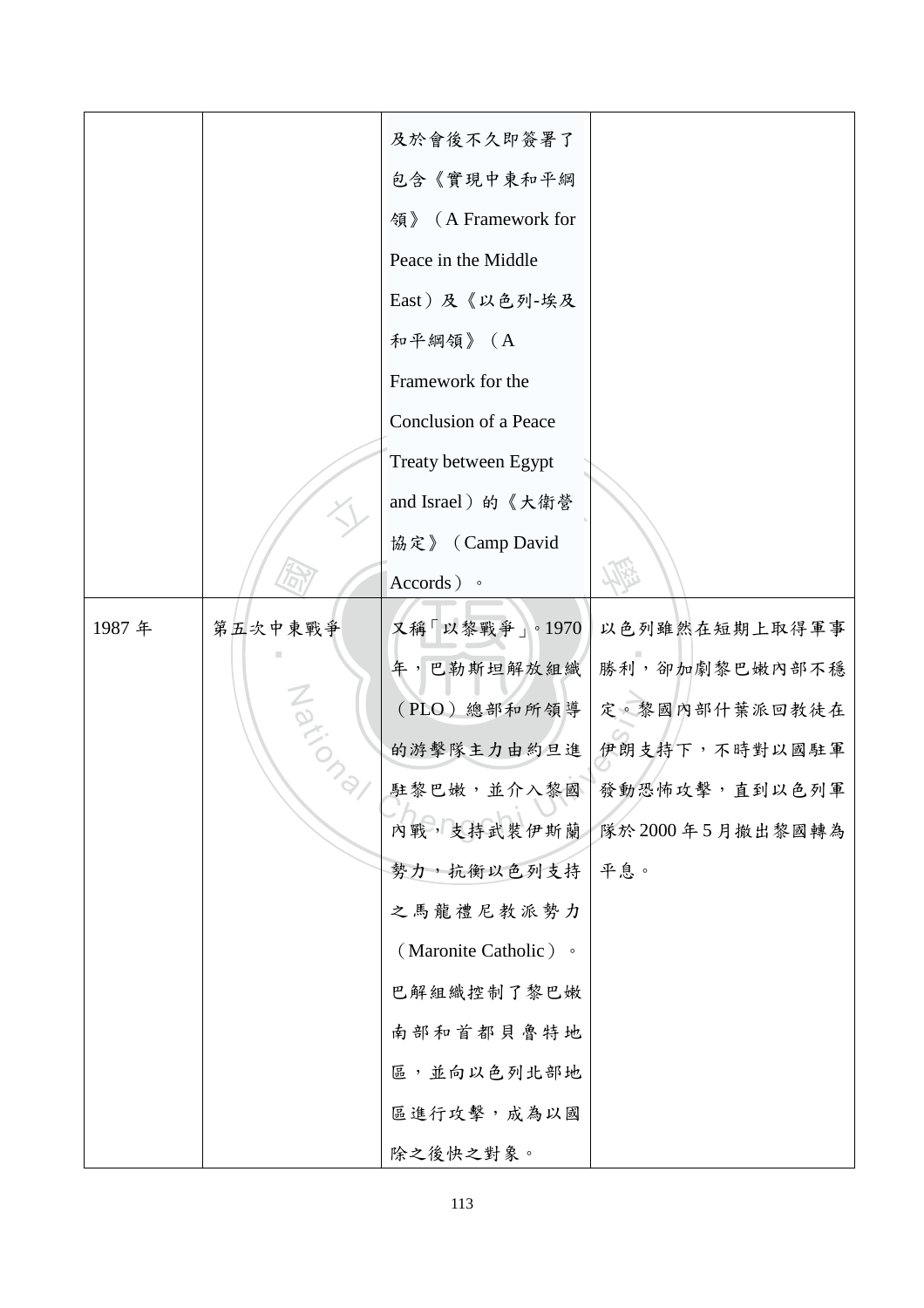|            |                | 1982年6月6日,以色  |                |
|------------|----------------|---------------|----------------|
|            |                | 列藉口其駐英國大使被    |                |
|            |                |               |                |
|            |                | 巴解組織刺殺,對黎巴    |                |
|            |                | 嫩境内的巴解組織和敘    |                |
|            |                | 利亞駐軍發動戰爭,並    |                |
|            |                | 迅速取得優勢,迫使巴    |                |
|            |                | 解組織撤出黎國首都貝    |                |
|            |                | 魯特西區。         |                |
|            |                | 嗣後在國際干預下,雙    |                |
|            |                | 方停火,以色列軍隊分    |                |
|            |                | 批撤出黎巴嫩。       |                |
| 1993年      | 奥斯陸協議<br>(Oslo | 1993年8月20日以色列 | 奥斯陸協議被認為是以巴和平  |
|            | Accords)       | 總理拉賓 (Yitzhak | 進程中的里程碑,但在協議簽  |
|            |                | Rabin)和巴勒斯坦解放 | 署後兩年, 拉賓遭以色列右派 |
|            | Nations        | 組織主席阿拉法特在挪    | 分子刺殺,其後巴勒斯坦極端  |
|            |                | 威首都奥斯陸密會後達    | 勢力亦連續發動針對以色列的  |
|            |                | 成協議,並於美國白宮    | 襲擊事件,雙方武裝衝突仍不  |
|            |                | 草坪簽署,盼藉由以色    | 休,該協議的執行亦遭擱置。  |
|            |                | 列歸還大部分加薩走廊    |                |
|            |                | 及約旦河西岸土地並承    |                |
|            |                | 認巴勒斯坦自治,可換    |                |
|            |                | 來雙方之和平。       |                |
| 2002-2003年 | 中東和平路線圖        | 2002年7月,美國總統  | 為落實該計劃,以巴高層多次  |
|            |                | 小布希向歐盟、聯合國    | 會晤,巴勒斯坦內部激進組織  |
|            |                | 和俄羅斯提出「和平路    | (哈瑪斯)也一度停止對以色  |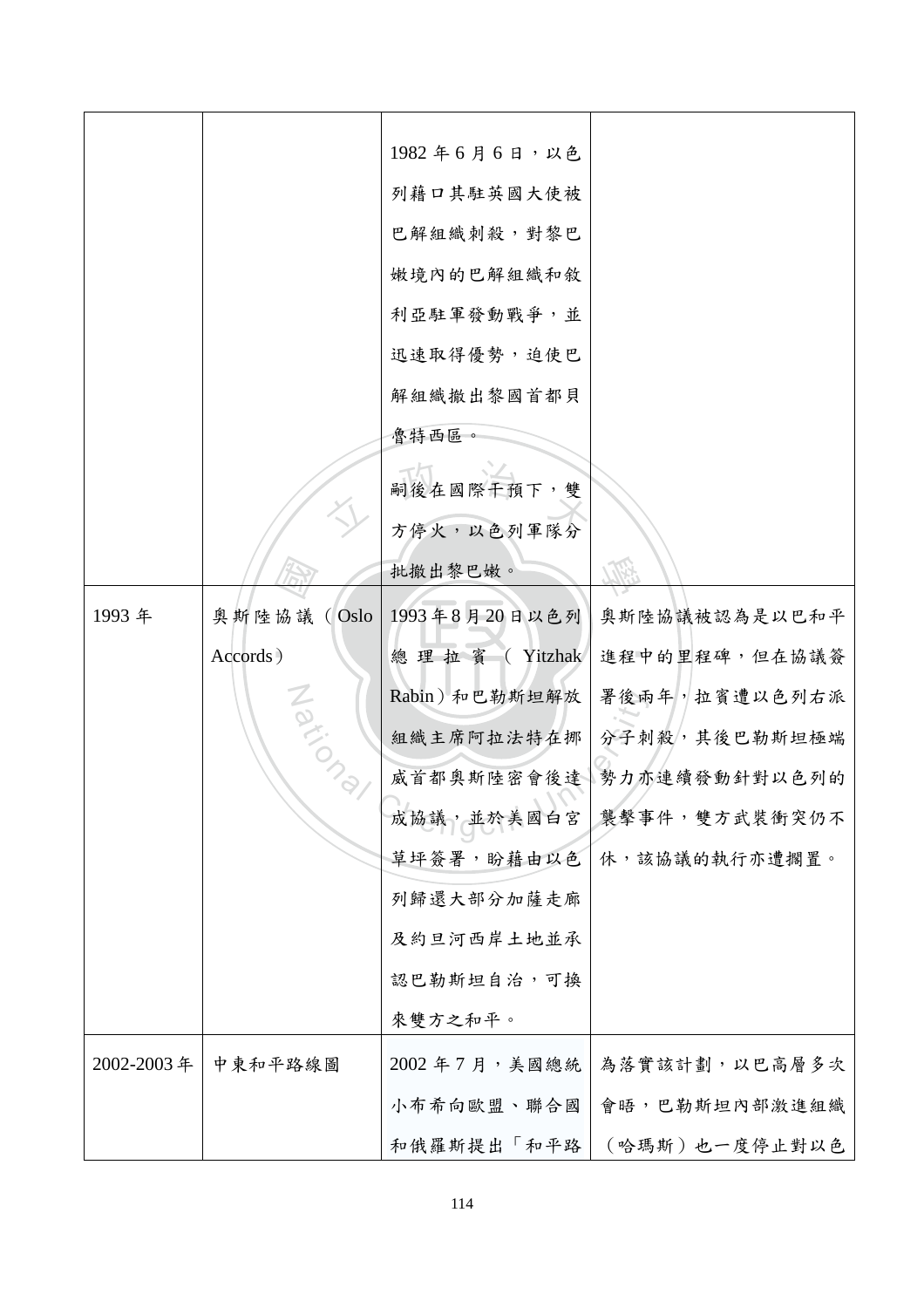|           |          | 線圖」計畫 (Roadmap    | 列攻擊。惟以色列仍堅持強硬        |
|-----------|----------|-------------------|----------------------|
|           |          | Peace Plan), 主要分三 | 政策,導致衝突再起,和平努        |
|           |          | 個階段實行。            | 力受挫。2003年9月以巴和談      |
|           |          |                   | 中斷,該計劃遭擱置。           |
|           |          | 在第一階段,以巴雙方        |                      |
|           |          | 停火;巴方除進行政治        |                      |
|           |          | 改革外,須與以色列在        |                      |
|           |          | 安全問題上合作;以方        |                      |
|           |          | 則應撤離所佔領之巴方        |                      |
|           |          | 領土,凍結或拆除猶太        |                      |
|           |          | 人殖民地建築;第二階        |                      |
|           |          | 段則為過渡期,目標是        |                      |
|           |          | 於2003年底建立一個有      |                      |
|           |          | 臨時邊界和主權象徵的        |                      |
|           |          | 巴勒斯坦國。此後兩年        |                      |
|           | Nation   | 為第三階段,即在2005      |                      |
|           |          | 年完成以巴兩國之談判        |                      |
|           |          | 與協議,建立巴勒斯坦        |                      |
|           |          | 國。                |                      |
| 2006-2007 | 巴勒斯坦内部政爭 | 主張將以色列自地圖上        | 哈瑪斯取得國會優勢及加薩走        |
|           |          | 抹消之激進組織哈瑪斯        | 廊控制權後,與主流派(法塔,       |
|           |          | 2006年在巴勒斯坦國會      | Fatah)分庭抗禮,並迫使巴勒     |
|           |          | 大選中獲勝,並於 2007     | 斯坦自治政府主席阿巴斯          |
|           |          | 年取得加薩走廊之控制        | (Mahmoud Abbas) 宣布解散 |
|           |          | 權。以色列及埃及在哈        | 國會並進入緊急狀態,惟無法        |
|           |          | 瑪斯佔領加薩走廊後,        | 改變哈瑪斯控制加薩走廊之事        |
|           |          | 立即以安全理由封鎖其        | 實。                   |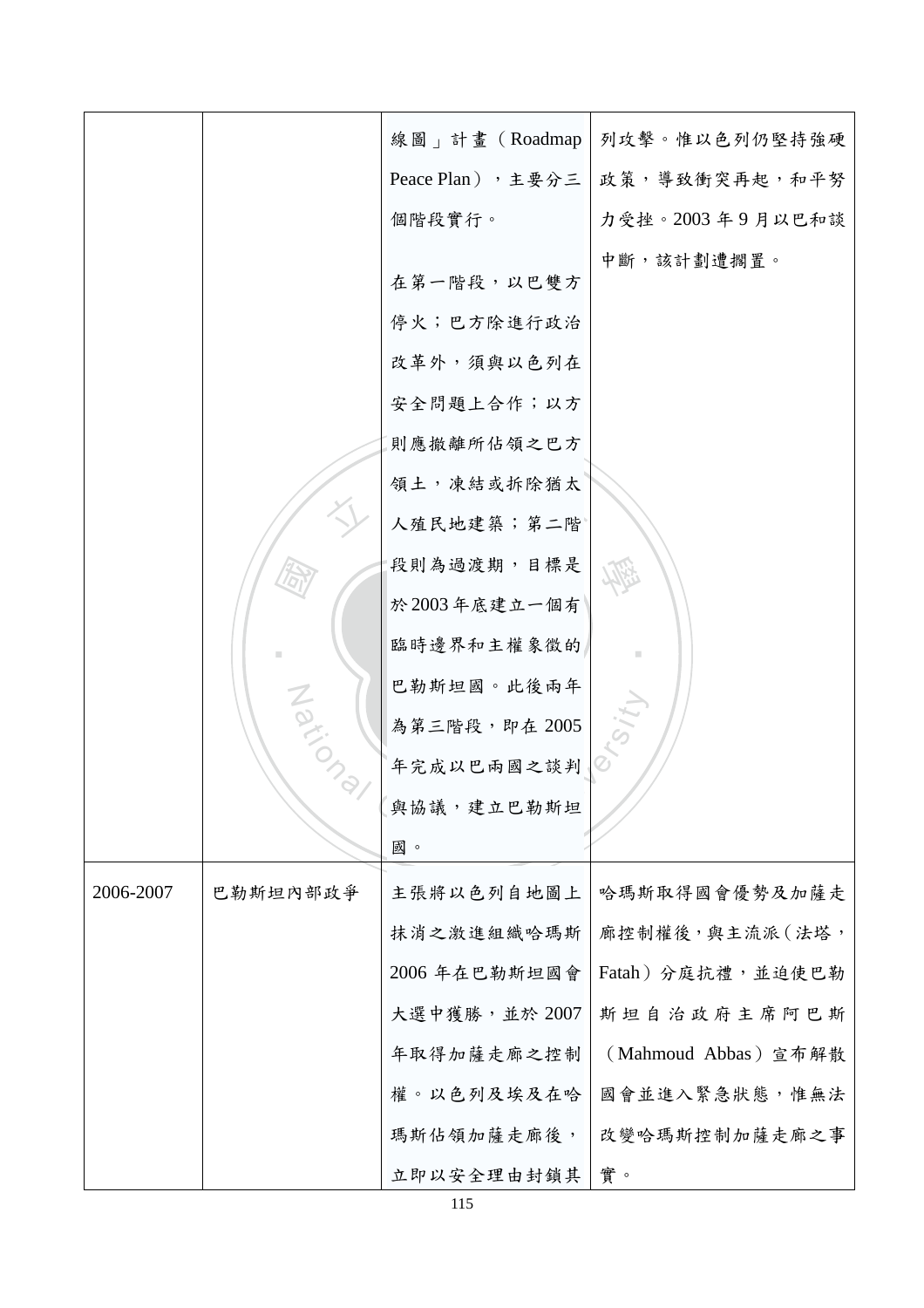|           |        | 在加薩走廊之邊界。           |                          |
|-----------|--------|---------------------|--------------------------|
| 2008-2009 | 加薩衝突   | 哈馬斯於以巴兩國停火          | 衝突雙方軍事力量懸殊,以<br>1.       |
|           |        | 期滿後向以色列發射大          | 國軍事行動持續約22天即             |
|           |        | 量火箭, 襲擊該國平          | 造成哈瑪斯重大軍民傷               |
|           |        | 民,終引起以色列之報          | 亡,根據聯合國人權委員會             |
|           |        | 復。2008年12月27日,      | (UN Human Rights)        |
|           |        | 以軍對位於加薩走廊之          | Council) 於 2009 年 11 月 5 |
|           |        | 哈馬斯轄下單位進行代          | 日提出之調查報告指出,本             |
|           |        | 號「鑄鉛行動」 (Cast       | 次衝突造成 1400 名巴勒斯          |
|           |        | Lead Operation ) 之空 | 坦人及13名以色列人喪生。            |
|           |        | 襲。摧毀了包括警察           | 2. 以色列軍事行動引起美國           |
|           |        | 局、監獄和指揮中心等          | 為首之聯合國、歐盟國家及             |
|           |        | 450 個目標。為報復以色       | 阿拉伯聯盟之強力譴責與              |
|           |        | 列軍事打擊,哈馬斯向          | 介入。以色列政府在國際壓             |
|           | Nation | 以色列境內目標發射火          | 力下宣布停火停止並撤出              |
|           |        | 箭彈和迫擊炮還擊。同          | 加薩走廊。                    |
|           |        | 時以色列北部也受到來          | 3. 戰後,以美國為首之西方國          |
|           |        | 自黎巴嫩方向發射火箭          | 家再度呼籲以色列與巴勒              |
|           |        | 彈襲擊。                | 斯坦重回談判桌,停止武裝             |
|           |        |                     | 攻擊。                      |

資料來源:筆者彙整。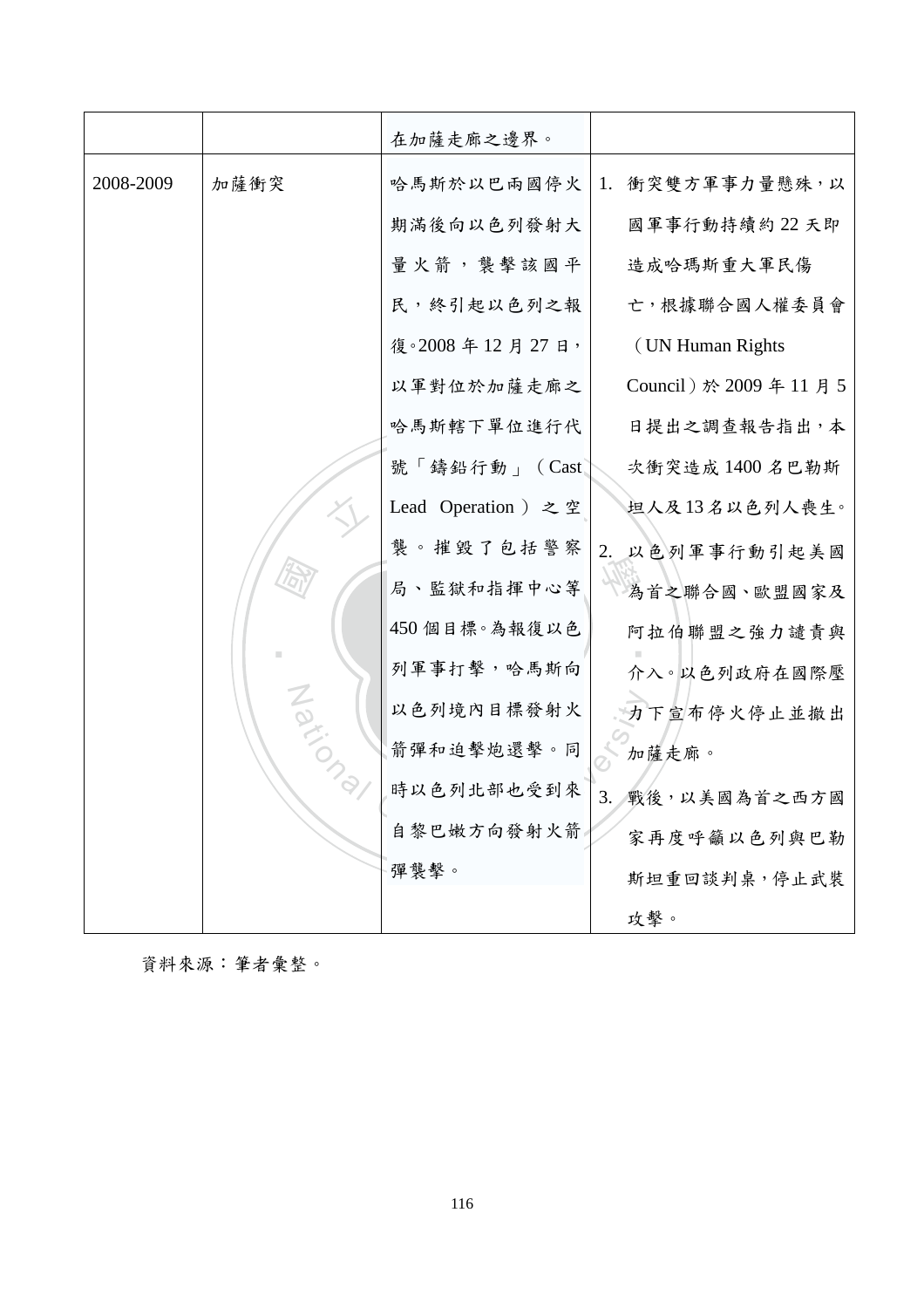## 參考書目

## 一、專書

#### 中文專書

『研究』<br>《化時 字金母。《*浔*敕夜里共到里界地画的外文政束*》*,旨儿·止里青<br><br>林碧炤。《國際政治與外交政策》,台北:五南書局,1990 年。 學 徐正祥譯。《中東研究導論》,台北:中華民國阿拉伯文化經濟協會,1993 年。 ‧ 馬維野編。《全球化時代的國家安全》,武漢:湖北教育出版社,2003 年。 歐信宏、胡祖慶合譯。《國際關係》,台北:雙葉書廊,2003 年。<br>陳光榮。《中東貿易市場》,台北:聯經出版社,1983 年。<br>陳信宏。《主要國家發展知識經濟與知識產業之政策研究》,台北 王京烈。《面向二十一世紀的中東》,北京:社會科學文獻出版社,1999 年。 毛立德譯。《中東地區的槍聲諜影》,台北:中華民國阿拉伯文化經濟協會,1997 年。 李登科。《冷戰後中共對中東地區的外交政策》,台北:正中書局,1995 年。 陳光榮。《中東貿易市場》,台北:聯經出版社,1983 年。 陳信宏。《主要國家發展知識經濟與知識產業之政策研究》,台北:經濟部,2001 年。 黃振編,《阿拉伯聯合酋長國》,北京:社會科學文獻出版社,2003 年。 張亞中編。《國際關係總論》,台北:揚智出版社,2003 年。 張紹軍編。《海灣六國人民之生活與工作》,台北:中華民國阿拉伯文化經濟協會,1999 年。 張國興譯。《小國》,台北:財團法人現代學術研究基金會,1990 年。 張德雄編。《中東國家概覽》,台北:中華民國阿拉伯文化經濟協會,1982 年。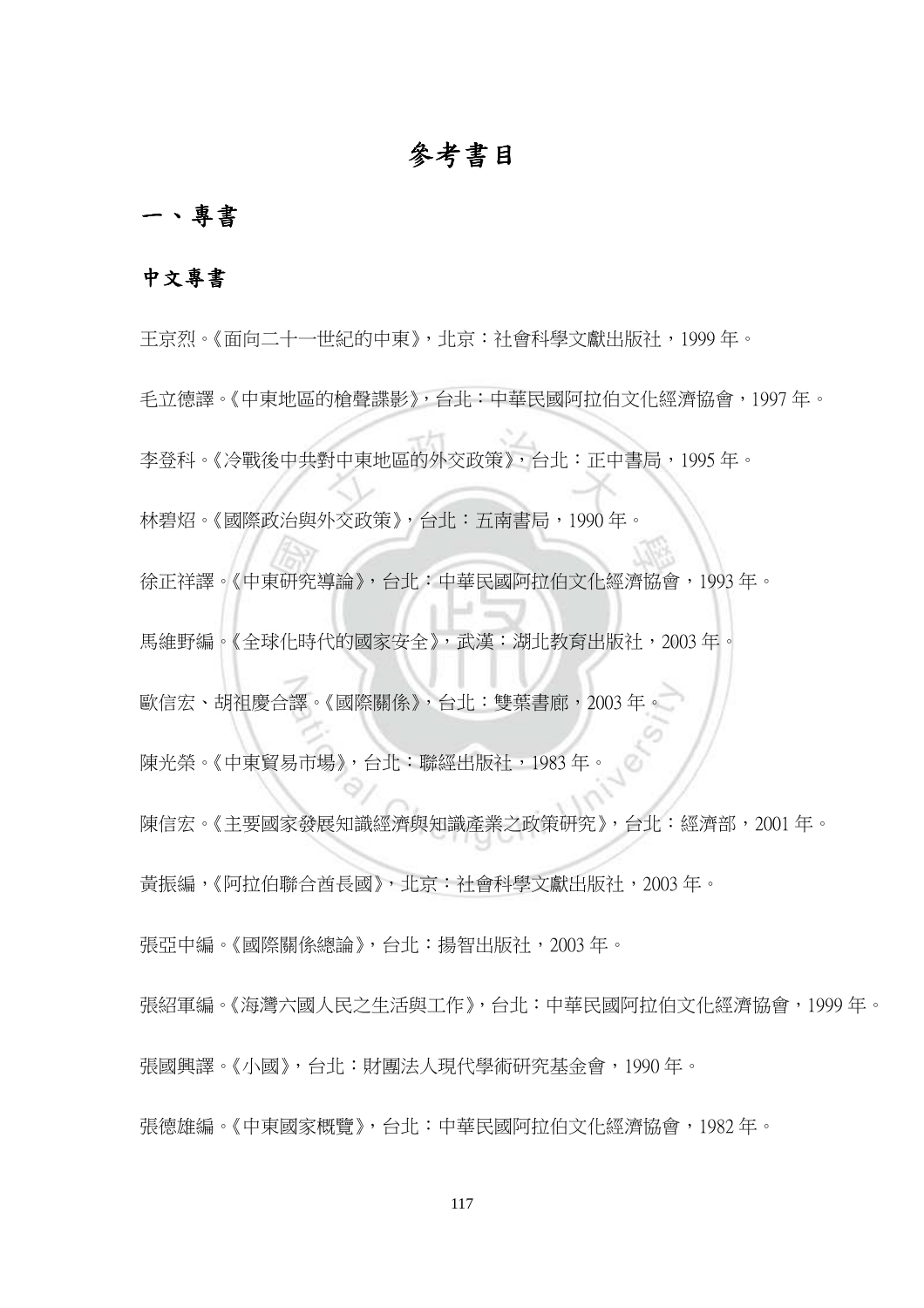張德雄編。《中東列國新志》,台北:中華民國阿拉伯文化經濟協會,1986 年。 張德雄編。《海灣六國通史》,台北:中華民國阿拉伯文化經濟協會,1984 年。 楊宇光等譯。《國際關係的政治經濟分析》,台北:桂冠圖書,2005 年。 蔡百銓譯。《簡明中東歷史》,台北:台灣商務出版社,1987 年。

蔡傳良、陳杰著,《當代阿拉伯聯合酋長國社會與文化》,上海:上海外語教育出版社, 2007 年。

英文專書

Transference<br>1989.<br>ce Tur Al-Alkim, Hassan Hamdan. *The foreign policy of the United Arab Emirates* .London:<br>Sagi Books, 1989 Saqi Books, 1989.

人 政 治 木

‧ $\overline{P}$ N Aziz, H.R.H. Prince Turki Al-Faisal Bin Abdul ed. *The Gulf*, Abu Dhabi: ECSSR, 2005

ational Chengchi University Chengchi University<br>
Chengchi University Chengchi University<br>
Chengchi University Press, 1997. Cordesman, Anthoy H. *Bahrain, Oman, Qatar, and the UAE: Challenges of Security.* Boulder, Colo.: Westview Press, 1997.

Cordesman, Anthony H. *Saudi Arabia Enters the Twenty-First Century: the political, foreign policy, economic, and energy dimensions.* Washington D.C.: the Center for Strategic and International Studies, 2003,

Davidson, Christopher M. *The United Arab Emirates.* Boulder: Lynne Reinner Publishers, 2005.

Foley, Sean eds., *Crises in the contemporary Persian Gulf.* London: Frank CASS,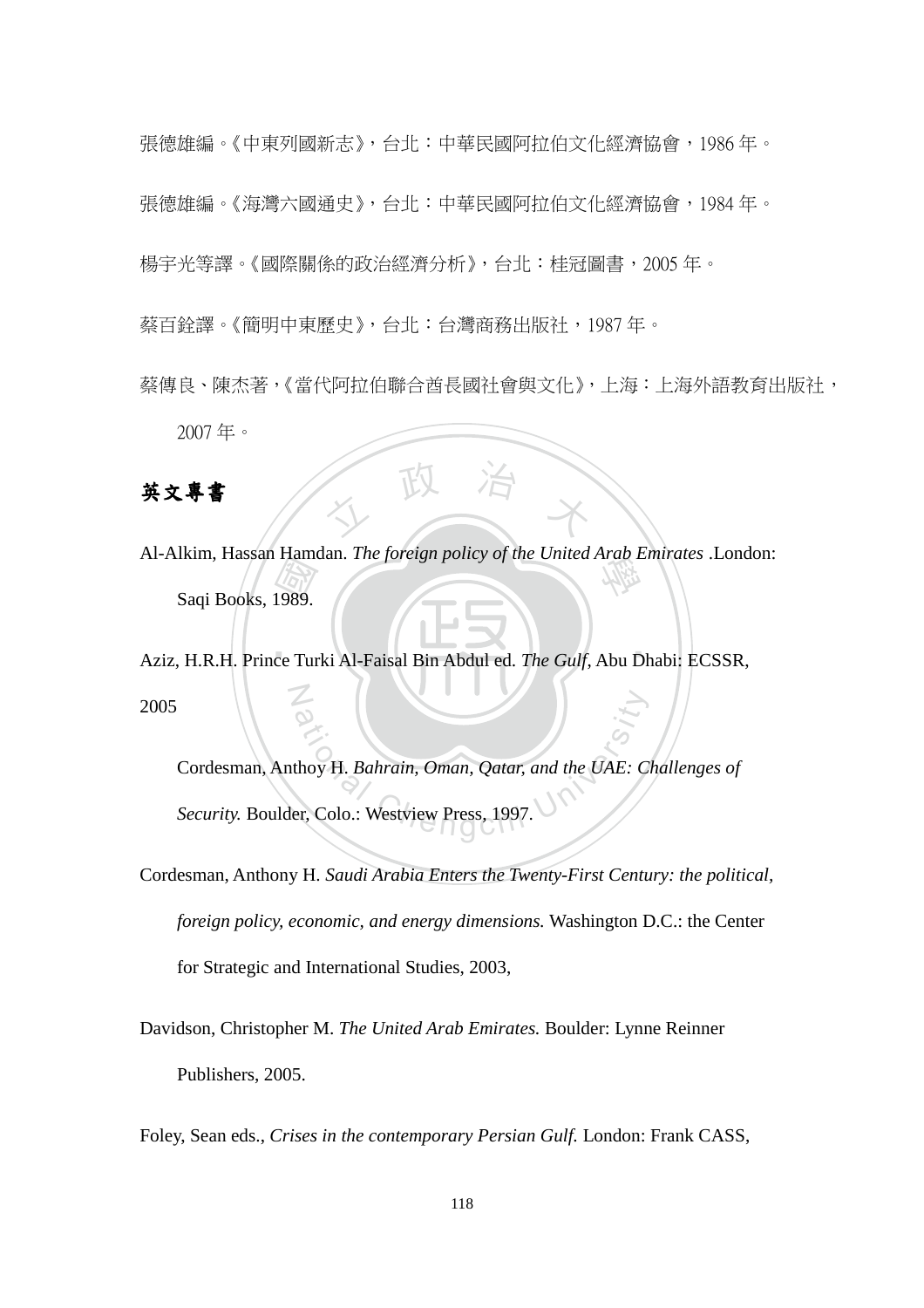2002.

Graz, Liesl. *The Turbulent Gulf: People, Politics and Power.* London; New York: I.B.TAURIS & CO Ltd, 1992.

- Hellyer, Peter ed. *The United Arab Emirates: a new perspective.* London: Trident Press Ltd, 2001.
- Helms II, Robert ed. *The Persian Gulf crisis: power in the post-cold war world.* London: Praeger Publishers, 1993
- London: Praeger Publishers, 1993<br>Hoslsti, K. J. *International Politics, A Framework for Analysis*. New Jersey: Prentice 學 Hall,1983.
- *(Farry*<br>12 Person<br>12 Person Long, David E. *The Persian Gulf: An Introduction to Its Peoples. Politics, and* N *Economics*. Boulder, Colo.: Westview Press, 1978.
- The Three Occupied UAE Islands: The Tunbs and<br>
irates Center for Strategic Studies and Research Mattair ,Thomas R. *The Three Occupied UAE Islands: The Tunbs and Abu Musa.* Abu Dhabi: The Emirates Center for Strategic Studies and Research (ECSSR), 2005.
- Niblock, Tim eds. *Social and Economic Development in the Arab Gulf.* New York: St. Martin's Press, 1980.
- Neuchterlein, Donald E. *National Interests and Presidential Leadership.* Boulder, Colo.: Westview Press,1978.
- Peck, Malcolm C. *The United Arab Emirates: A Venture in Unity.* Colorado: Westview,1986,

Rothstein, Robert. *Alliances and Small Powers.* New York: Columbia University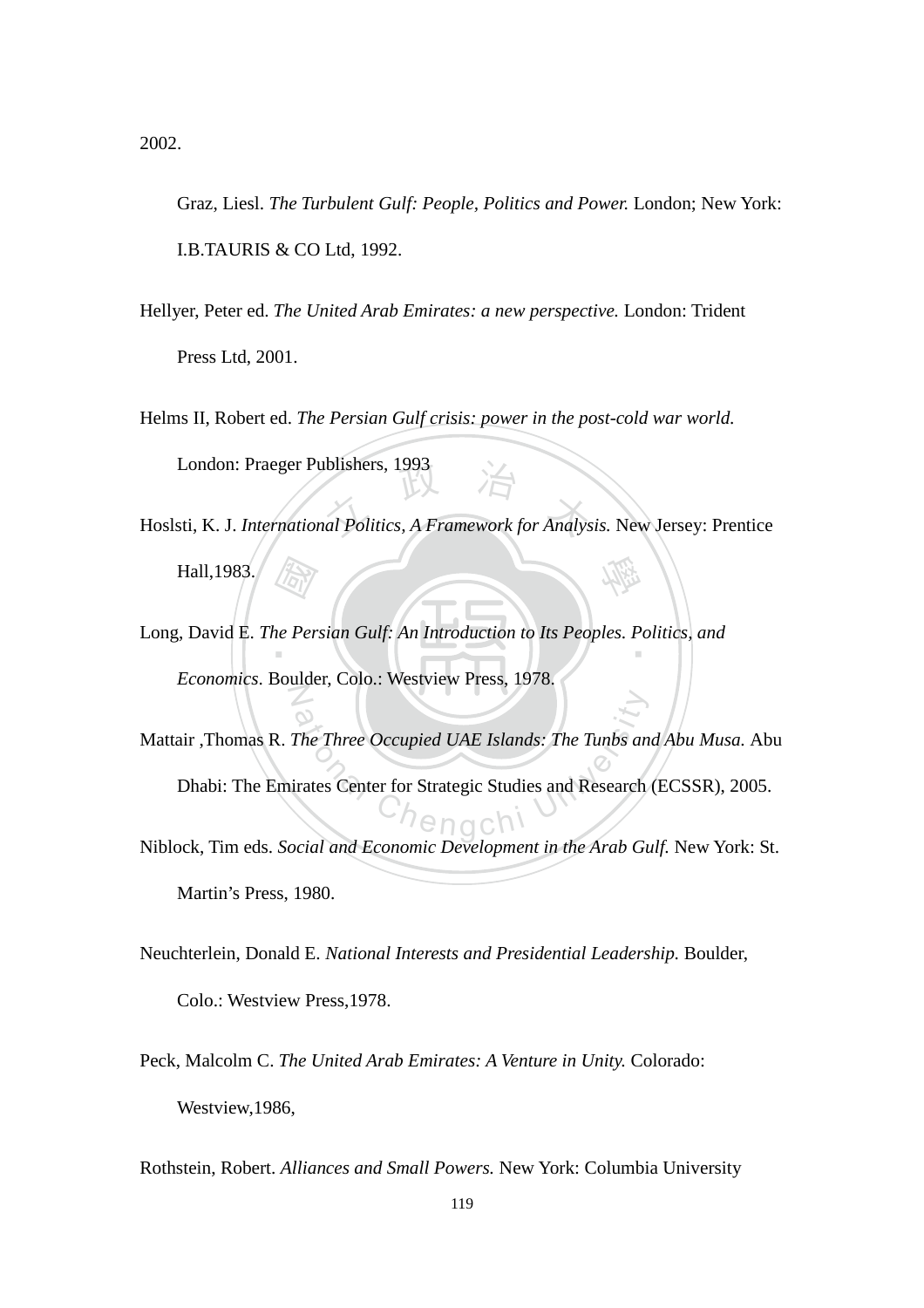Press, 1968.

Rubin, Barry ed. *Crises in the contemporary Persian Gulf*. London: Frank Cass, 2002.

Taryam, Abullah Omran. *The Establishment of the United Arab Emirates 1950-1985.*  New York: Groom Helm, 1987.

Thomas, Raju G. C. ed. *The Nuclear Non-Proliferation Regime: Prospects for the 21st Century.* Basingstoke, Hampshire: Macmillan Press, 1998,

Twinam, Joseph Wright. *The Gulf Cooperation and the Council*. Washington: the<br>Middle East Policy Council, 1992.

Middle East Policy Council, 1992.

Zahlan, Rosemarie Said. *The Origins of The United Arab Emirates: A political and Social History of the Trucial States.* New York: St. Martin's Press, 1978. Social History of the Trucial States. New York: St. Martin's Press, 1978.

N 阿聯政府出版品:

*Unite Arab Emirates Yearbook 2007*, 2007

gchi University *Unite Arab Emirates Yearbook 2010*, 2010

二、期刊論文

### 英文期刊論文

Al-Alkl,Hassan H.. "UAE Policy Toward the Sub-Regional Powers: A Century in Thirty Years: Sheikh Zayed and the United Arab Emirates", *Middle East Policy* 6.4 ,June 1999,pp.1-26.

Al-Sayegh, Fatma. "Merchants' role in a changing society: The case of Dubai,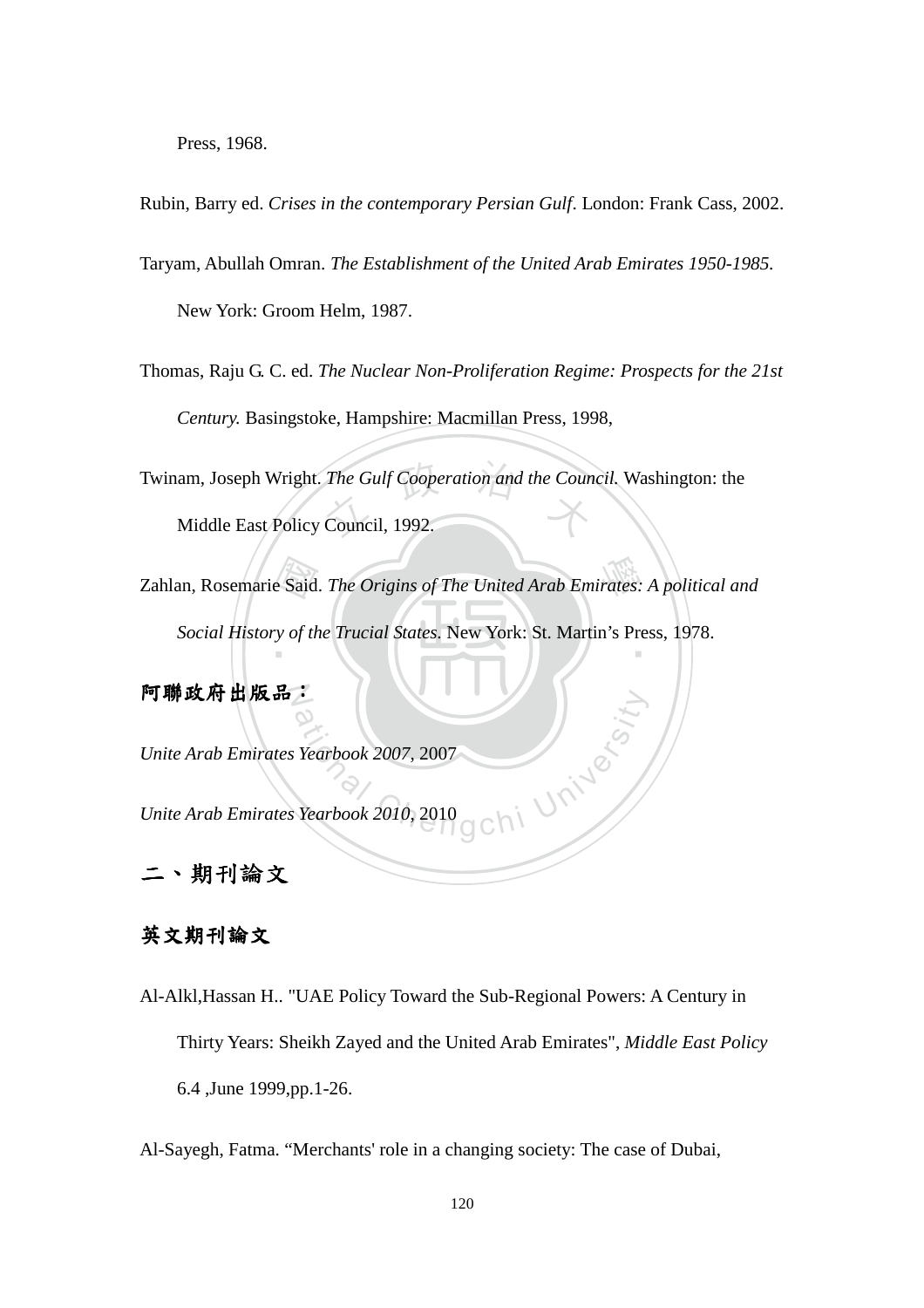1900-90." *Middle Eastern Studies*, Vol.34, No1, Jan 1998, pp.87-102.

- Eilts,Hermann Frederick. " Security Considerations in Persian Gulf," *International Security* Vol. 5, no.2(Fall 1980):pp79-113.
- Joyce, Miriam. "On the road towards unity: The trucial states from a British perspective, 1960-66." *Middle Eastern Studies*, Vol. 35, No.2, Apr 1999, pp.45-60.

Melamid, Alexander. "Dubai City." *Geographical Review*, Vol. 79, No. 3. Jul. 1989,<br>pp. 345-347.

pp. 345-347.

Nye, Joseph S. "Soft Power", *Foreign Policy* Vol.80, Autumn 1990: pp.153-171.

oft Po<br>"the f Rugh, William A. "the foreign policy of United Arab Emirates", *Middle East Journal*, N Vol.50 No.1, winter, 1996, pp63-4.

## 三、報紙

#### 中文報紙

Chengchi University 廖玉玲, "全球創新能力 美國稱冠"《經濟日報》, 2007年1月18日, 7版。

#### 四、網路資源

#### 中文網路資源

中華民國外交部。< www.mofa.gov.tw >

中華民國經濟部國際貿易局。<cweb.trade.gov.tw>

中國能源網<www.china5e.com>